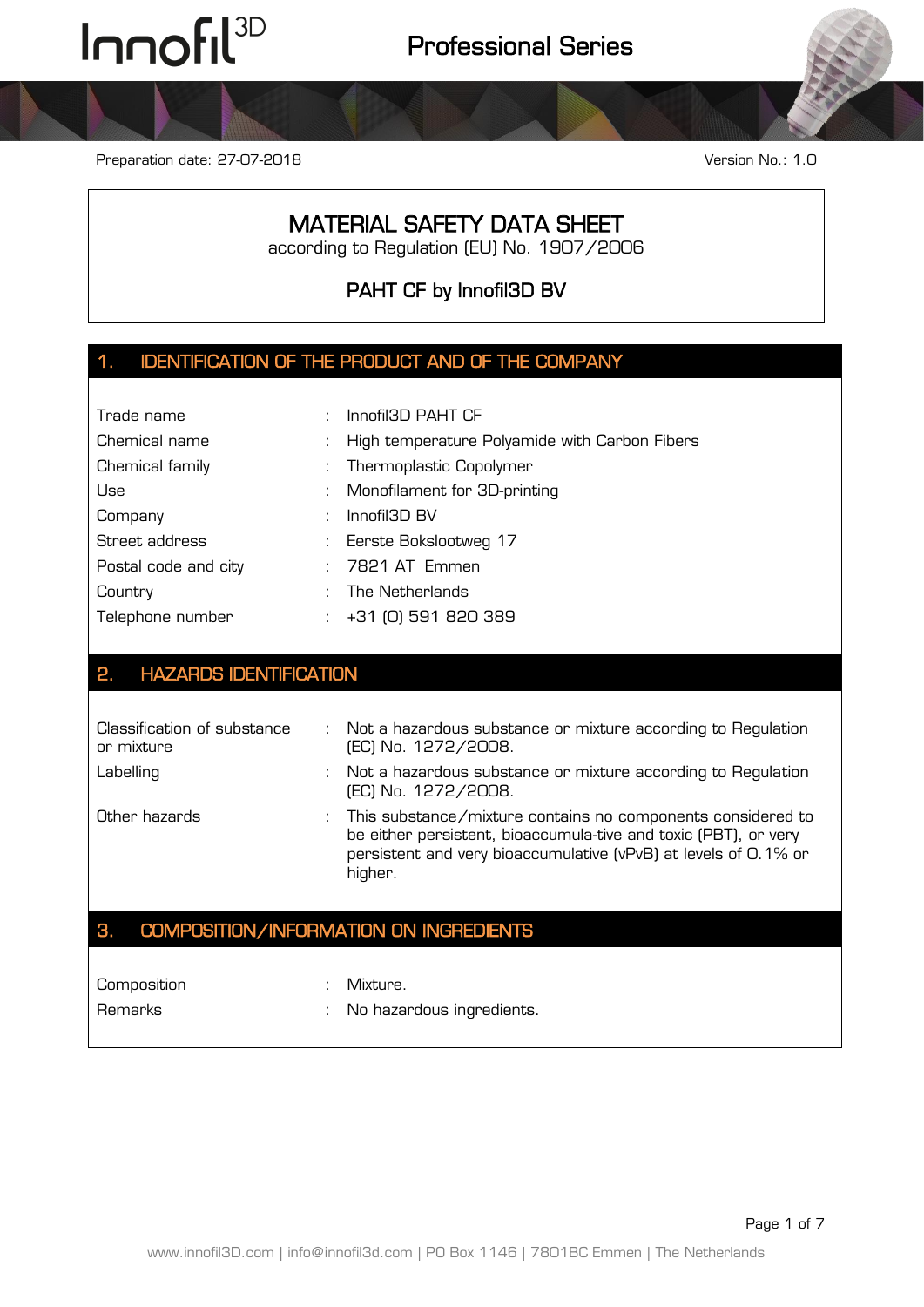

| Description of first aid measures |  |                                                                                                                                                                                                                                                                                       |  |  |  |
|-----------------------------------|--|---------------------------------------------------------------------------------------------------------------------------------------------------------------------------------------------------------------------------------------------------------------------------------------|--|--|--|
| General advice                    |  | : Move out of dangerous area. Never give anything by mouth to an<br>unconscious person. If unconscious, place in recovery position<br>and seek medical advice. Give oxygen or artificial respiration if<br>needed.                                                                    |  |  |  |
| Inhalation                        |  | Move to fresh air. If symptoms persist, call a physician.                                                                                                                                                                                                                             |  |  |  |
| Ingestion                         |  | If symptoms persist, call a physician.                                                                                                                                                                                                                                                |  |  |  |
| Skin contact                      |  | Do NOT use solvents or thinners. Wash off with soap and water.<br>If symptoms persist, call a physician. Cool melted product on skin<br>with plenty of water. Do not remove solidified product. In case of<br>burns apply cold water until pain subsides then seek medical<br>advice. |  |  |  |
| Eye contact                       |  | Rinse thoroughly with plenty of water for at least 15 minutes and<br>consult a physician. Keep eye wide open while rinsing.                                                                                                                                                           |  |  |  |
| Symptoms                          |  | No information available.                                                                                                                                                                                                                                                             |  |  |  |
| Treatment                         |  | No information available.                                                                                                                                                                                                                                                             |  |  |  |

### 5. FIRE-FIGHTING MEASURES

| Suitable extinguishing media                     |   | Use extinguishing measures that are appropriate to local<br>circumstances and the surrounding environment. Use water<br>spray, alcohol-resistant foam, dry chemical or carbon dioxide.                                                                                                                                       |
|--------------------------------------------------|---|------------------------------------------------------------------------------------------------------------------------------------------------------------------------------------------------------------------------------------------------------------------------------------------------------------------------------|
| Unsuitable media                                 |   | High volume water jet.                                                                                                                                                                                                                                                                                                       |
| Specific hazards during fire-<br>fighting        |   | Avoid generating dust; fine dust dispersed in air in sufficient<br>concentrations, and in the presence of an ignition source is a<br>potential dust explosion hazard. Do not use a solid water stream<br>as it may scatter and spread fire. Build-up of dangerous/toxic<br>fumes possible in cases of fire/high temperature. |
| Hazardous combustion<br>products                 |   | : Carbon monoxide, carbon dioxide and unburned hydrocarbons<br>(smoke). Nitrogen oxides (NOx). Hydrogen cyanide (hydrocyanic<br>acid). Sulphur compounds. Metal oxides. Ammonia                                                                                                                                              |
| Special protective equipment<br>for firefighters | ÷ | Exposure to decomposition products may be a hazard to health.<br>In the event of fire, wear self-contained breathing apparatus.                                                                                                                                                                                              |
| Further information                              |   | Use extinguishing measures that are appropriate to local<br>circumstances and the surrounding environment. Use water<br>spray to cool unopened containers. In the event of fire and/or<br>explosion do not breathe fumes.                                                                                                    |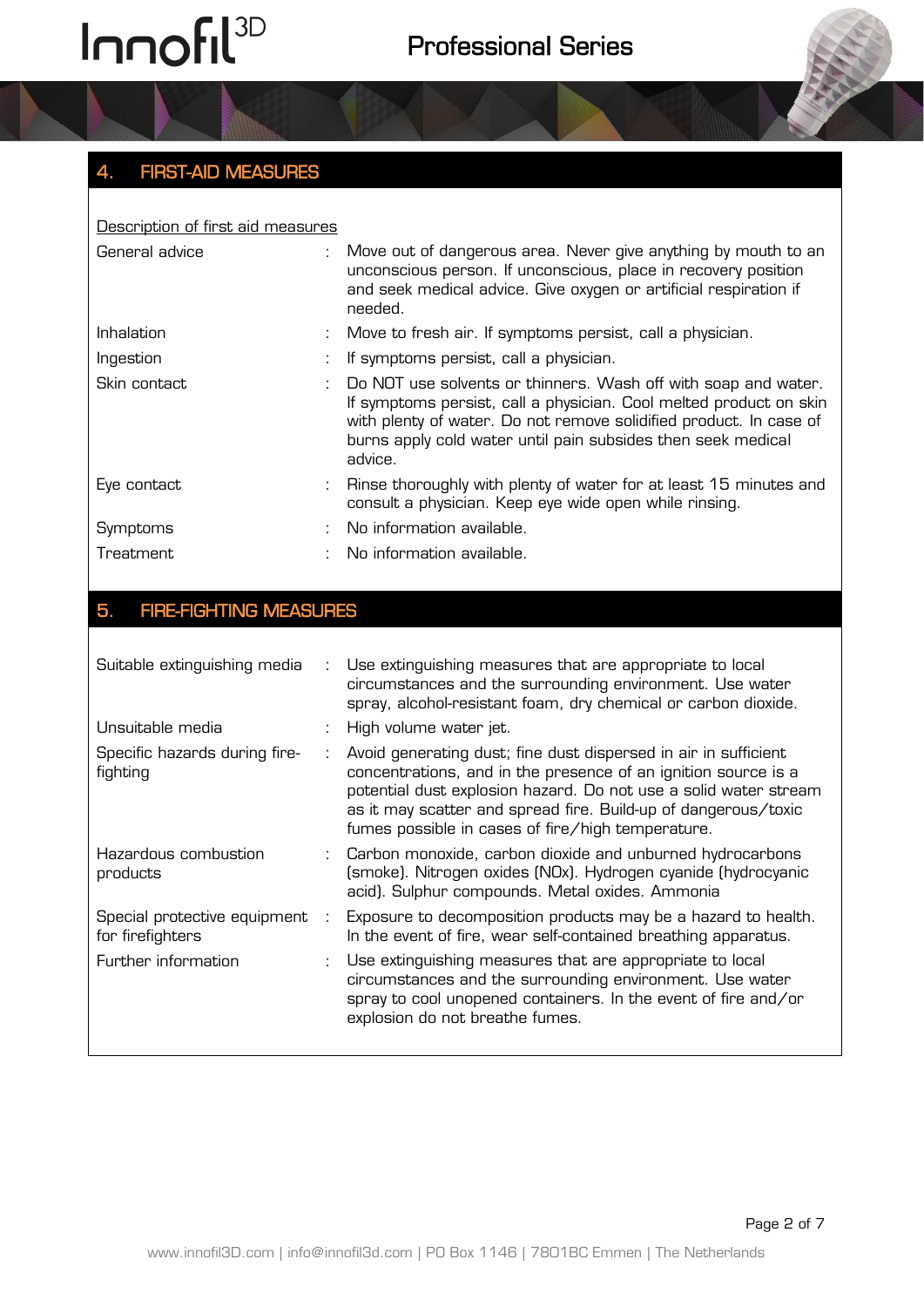### 6. ACCIDENTAL RELEASE MEASURES

| Personal precautions      | : Ensure adequate ventilation. Use personal protective equipment.<br>Avoid dust formation. Avoid contact with skin, eyes and clothing.<br>Avoid breathing dust. Avoid inhalation of vapor or mist.<br>Contaminated surfaces will be extremely slippery. Treat recovered<br>material as described in the section "Disposal considerations". |
|---------------------------|--------------------------------------------------------------------------------------------------------------------------------------------------------------------------------------------------------------------------------------------------------------------------------------------------------------------------------------------|
| Environmental precautions | Should not be released into the environment. Do not allow<br>contact with soil, surface or ground water. Avoid dispersal of dust<br>in the air (i.e., clearing dust surfaces with compressed air).                                                                                                                                         |
| Methods for cleaning up   | : Sweep up or vacuum up spillage and collect in suitable container<br>for disposal. Avoid dispersal of dust in the air (i.e., clearing dust<br>surfaces with compressed air). Avoid dust formation.                                                                                                                                        |

### 7. HANDLING AND STORAGE

| Precautions for safe handling                                |                |                                                                                                                                                                                                                                                                                                                                                                          |
|--------------------------------------------------------------|----------------|--------------------------------------------------------------------------------------------------------------------------------------------------------------------------------------------------------------------------------------------------------------------------------------------------------------------------------------------------------------------------|
| Advice on safe handling                                      |                | Provide for appropriate exhaust ventilation and dust collection at<br>machinery. The material can accumulate static charge and can<br>therefore cause electrical ignition. Minimize dust generation and<br>accumulation. Dust must be collected and disposed of carefully.<br>Wear personal protective equipment. Do not breathe<br>vapors/dust.                         |
| Advice on protection against<br>fire and explosion           | $\mathbb{R}^n$ | Take measures to prevent the buildup of electrostatic charge.<br>During processing, dust may form explosive mixture in air. Keep<br>away from heat and sources of ignition. Normal measures for<br>preventive fire protection.                                                                                                                                           |
| Hygiene measures                                             |                | Handle in accordance with good industrial hygiene and safety<br>practice. Avoid contact with skin, eyes and clothing. Wash hands<br>before breaks and immediately after handling the product.<br>Regular cleaning of equipment, work area and clothing. Keep<br>away from food and drink. General industrial hygiene practice.<br>When using do not eat, drink or smoke. |
| Conditions for safe storage, including any incompatibilities |                |                                                                                                                                                                                                                                                                                                                                                                          |
| Requirements for storage<br>areas and containers             |                | Keep containers tightly closed in a dry, cool and well-ventilated<br>place.                                                                                                                                                                                                                                                                                              |
| Further information on<br>storage conditions                 | ÷.             | Keep away from heat and sources of ignition. Keep away from<br>direct sunlight. Avoid moisture.                                                                                                                                                                                                                                                                          |
| Advice on common storage                                     | ÷              | Keep away from food, drink and animal feeding stuffs.                                                                                                                                                                                                                                                                                                                    |
| Storage class (TRGS 510)                                     |                | 11, Combustible Solids.                                                                                                                                                                                                                                                                                                                                                  |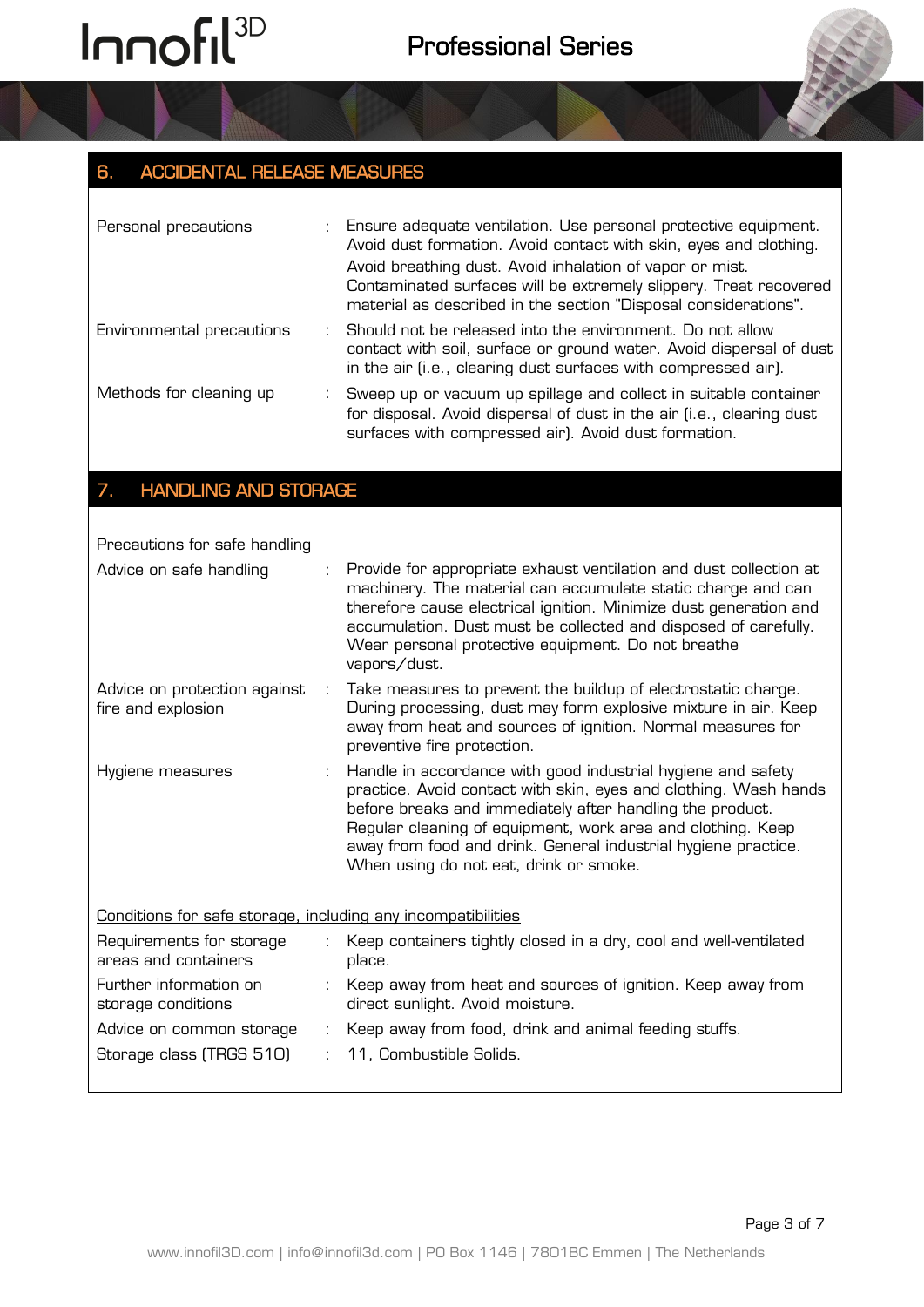

| <b>Control parameters</b>                                                  |                       |             |                                                                                                                                                                                                  |                             |                    |  |
|----------------------------------------------------------------------------|-----------------------|-------------|--------------------------------------------------------------------------------------------------------------------------------------------------------------------------------------------------|-----------------------------|--------------------|--|
| Derived No Effect Level (DNEL) according to Regulation (EC) No. 1907/2006: |                       |             |                                                                                                                                                                                                  |                             |                    |  |
| Substance name                                                             | End use               |             | Exposure routes                                                                                                                                                                                  | Potential health<br>effects | Value              |  |
| Carbon black                                                               | <b>Workers</b>        |             | Inhalation                                                                                                                                                                                       |                             | $2 \text{ mg/m}^3$ |  |
| Remarks:                                                                   | DNEL (long-term rep.) |             |                                                                                                                                                                                                  |                             |                    |  |
| <b>Exposure controls</b>                                                   |                       |             |                                                                                                                                                                                                  |                             |                    |  |
|                                                                            |                       |             |                                                                                                                                                                                                  |                             |                    |  |
| Engineering measures                                                       | ÷.                    | explosions. | Provide sufficient air exchange and/or exhaust in work rooms.<br>Handle product only in closed system or provide appropriate<br>exhaust ventilation at machinery. Apply measures to prevent dust |                             |                    |  |
| Personal protective equipment:                                             |                       |             |                                                                                                                                                                                                  |                             |                    |  |
| Eye protection                                                             |                       |             | Safety glasses with side-shields                                                                                                                                                                 |                             |                    |  |
| Hand protection                                                            |                       |             | Protective gloves.                                                                                                                                                                               |                             |                    |  |
| Skin and body protection                                                   |                       |             | Safety shoes. Wear suitable protective clothing.                                                                                                                                                 |                             |                    |  |
| Respiratory protection                                                     | ÷                     |             | Effective dust mask. In case of vapor formation use a respirator<br>with an approved filter.                                                                                                     |                             |                    |  |
| Protective measures                                                        |                       |             | Follow the skin protection plan.                                                                                                                                                                 |                             |                    |  |

#### 9. PHYSICAL AND CHEMICAL PROPERTIES

| Appearance                   |    | Filament                                                                  |
|------------------------------|----|---------------------------------------------------------------------------|
| Color                        |    | <b>Black</b>                                                              |
| Physical state               |    | Solid                                                                     |
| Odor                         |    | Characteristic                                                            |
| Melting point/range          |    | 230 °C                                                                    |
| Boiling point/range          |    | Not determined                                                            |
| Flammability                 |    | No data available                                                         |
| Lower explosion limit        |    | The product is not explosive at itself, but it may form explosive<br>dust |
| Density                      |    | Not determined                                                            |
| pH                           |    | Not determined                                                            |
| Vapor pressure               |    | Not determined                                                            |
| Decomposition temperature    | ÷  | No data available                                                         |
| Water solubility             | ÷. | Not determined                                                            |
| Solubility in other solvents | ÷  | Not determined                                                            |
| Conductivity                 | ÷  | Not determined                                                            |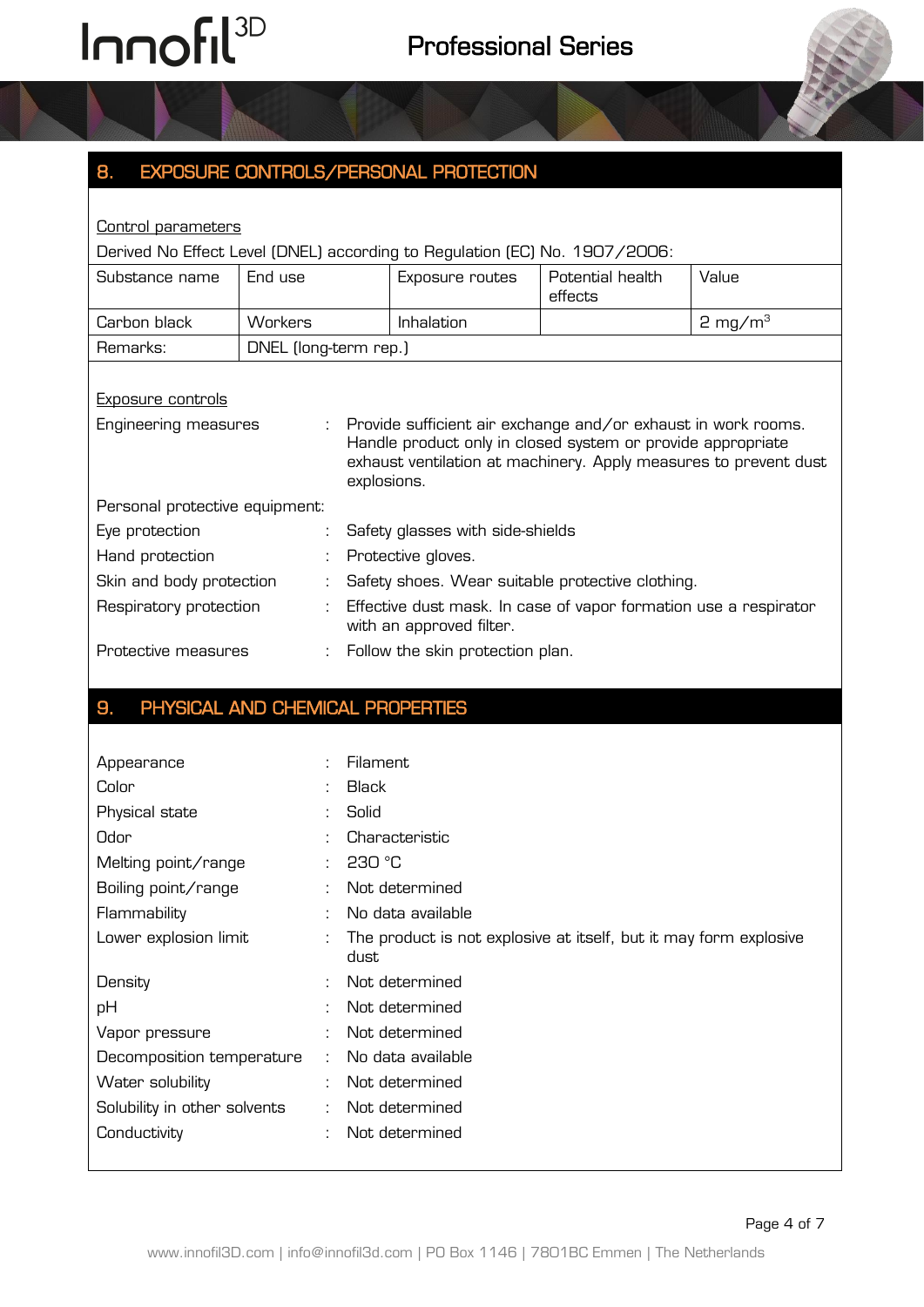## 10. STABILITY AND REACTIVITY

| Reactivity                            |    | No decomposition if stored and applied as directed.                                                                                                                                  |
|---------------------------------------|----|--------------------------------------------------------------------------------------------------------------------------------------------------------------------------------------|
| Chemical stability                    |    | The product is chemically stable.                                                                                                                                                    |
| Possibility of hazardous<br>reactions | ÷. | Finely dispersed particles form explosive mixtures with air.<br>Burning produces noxious and toxic fumes.                                                                            |
| Conditions to avoid                   | ÷. | Keep away from heat and sources of ignition. Avoid dust<br>formation.                                                                                                                |
| Materials to avoid                    |    | No data available.                                                                                                                                                                   |
| Hazardous decomposition<br>products   | ÷. | Carbon monoxide, carbon dioxide and unburned hydrocarbons<br>(smoke). Nitrogen oxides (NOx). Hydrogen cyanide (hydrocyanic<br>acid). Styrene. Sulphur oxides. Metal oxides. Ammonia. |

#### 11. TOXICOLOGICAL INFORMATION

| Acute oral toxicity                  | ÷. | No data available.                                                   |
|--------------------------------------|----|----------------------------------------------------------------------|
| Acute inhalation toxicity            |    | $\therefore$ No data available.                                      |
| Acute dermal toxicity                | ÷. | No data available.                                                   |
| Skin corrosion/irritation            |    | No known irritant effect. May cause irritation of respiratory tract. |
| Serious eye<br>damage/irritation     |    | : Dust contact with the eyes can lead to mechanical irritation.      |
| Respiratory or skin<br>sensitization |    | : No known sensitizing effect.                                       |
| Germ cell mutagenicity               |    | In vitro and in vivo; no data available.                             |
| Carcinogenicity                      |    | This information is not available.                                   |
| Reproductive toxicity                |    | Effects on fertility; no data available.                             |
| STOT - single exposure               |    | No data available.                                                   |
| STOT - repeated exposure             | ÷  | No data available.                                                   |
| Aspiration toxicity                  |    | No data available.                                                   |

### 12. ECOLOGICAL INFORMATION

**Toxicity** 

| Toxicity to fish                                                            | No data available.   |
|-----------------------------------------------------------------------------|----------------------|
| Toxicity to daphnia and other : No data available.<br>aquatic invertebrates |                      |
| Toxicity to algae                                                           | No data available.   |
| Toxicity to microorganisms                                                  | : No data available. |
| Persistence and degradability                                               |                      |
| Biodegradability                                                            | No data available.   |
| <b>Bioaccumulative potential</b>                                            |                      |
| <b>Bioaccumulation</b>                                                      | No data available.   |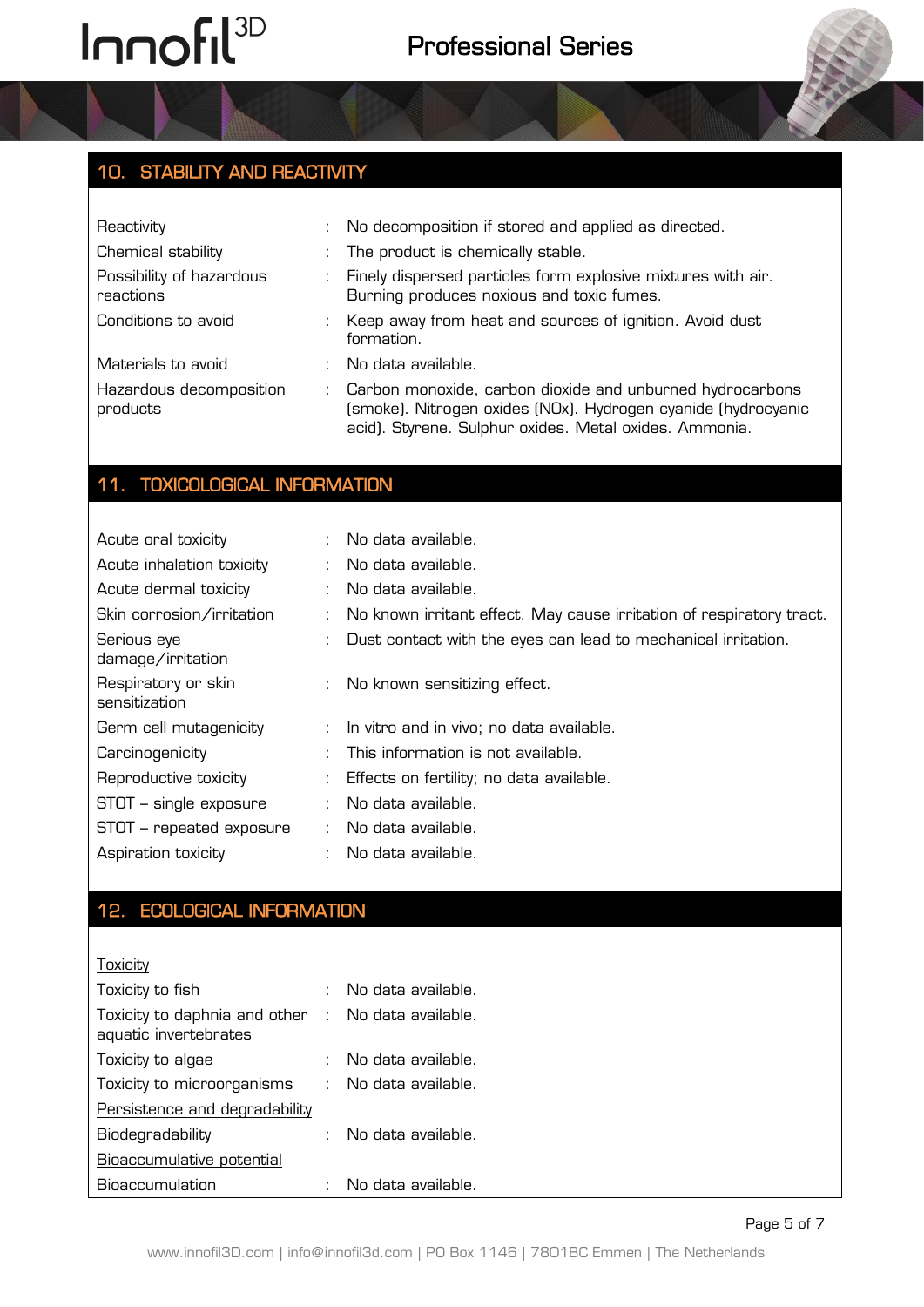| Partition coefficient:               | No data available.                                                                                                                                                                                                                                         |
|--------------------------------------|------------------------------------------------------------------------------------------------------------------------------------------------------------------------------------------------------------------------------------------------------------|
| n-octanol/water                      |                                                                                                                                                                                                                                                            |
| <b>Mobility in soil</b>              |                                                                                                                                                                                                                                                            |
| Mobility                             | No data available.                                                                                                                                                                                                                                         |
| Results of PBT an vPvB assessment    |                                                                                                                                                                                                                                                            |
| Assessment                           | This substance/mixture contains no components considered to<br>be either persistent, bioaccumulative and toxic (PBT), or very<br>persistent and very bioaccumulative (vPvB) at levels of 0.1% or<br>higher.                                                |
| Other adverse effects                |                                                                                                                                                                                                                                                            |
| Additional ecological<br>information | Should not be released into the environment.                                                                                                                                                                                                               |
| 13. DISPOSAL CONSIDERATIONS          |                                                                                                                                                                                                                                                            |
|                                      |                                                                                                                                                                                                                                                            |
| Waste treatment methods              |                                                                                                                                                                                                                                                            |
| Product.                             | Dispose of in accordance with the European Directives on waste<br>and hazardous waste. In accordance with local and national<br>regulations. According to the European Waste Catalogue, Waste<br>Codes are not product specific, but application specific. |
| Contaminated packaging               | Dispose of in accordance with local regulations. Dispose of as<br>unused product.                                                                                                                                                                          |

#### 14. TRANSPORT INFORMATION

| UN number                                                                | $\mathcal{L}$     | Not regulated as a dangerous good.        |
|--------------------------------------------------------------------------|-------------------|-------------------------------------------|
| UN proper shipping name                                                  | $\mathcal{L}$     | Not regulated as a dangerous good.        |
| Transport hazard class(es)                                               | $\sim$ 100 $\sim$ | Not regulated as a dangerous good.        |
| Packing group                                                            |                   | Not regulated as a dangerous good.        |
| Environmental hazards                                                    |                   | : Not regulated as a dangerous good.      |
| Special precautions for user                                             | ÷                 | Not applicable.                           |
| Transport in bulk according<br>to Annex II of Marpol and<br>the IBC Code |                   | : Not applicable for product as supplied. |

#### 15. REGULATORY INFORMATION

Safety, health and environmental regulations/legislation specific for the substance or mixture

Chemical safety assessment : A Chemical Safety Assessment is not required for this substance.